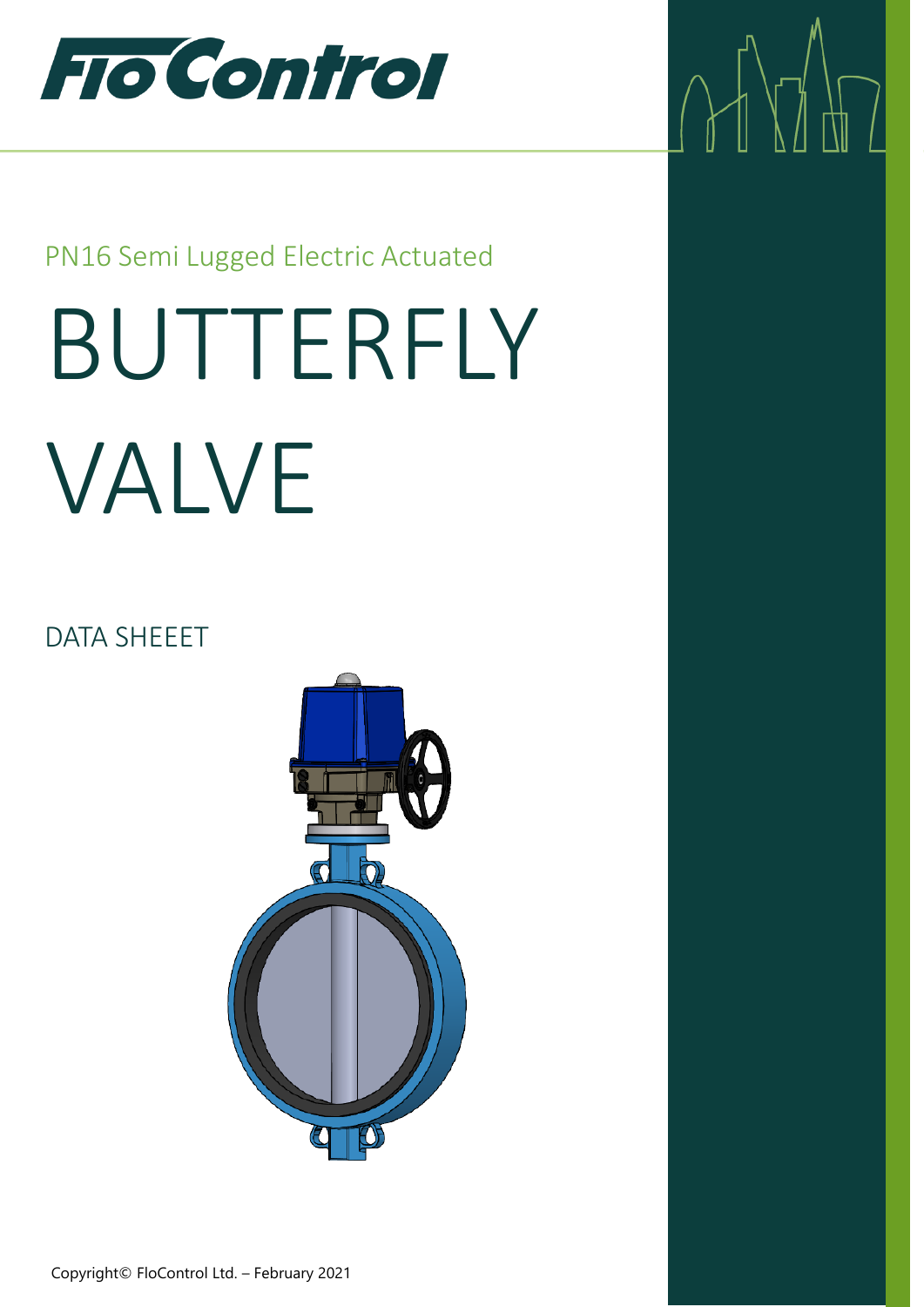

## **Description**

Wide range of PN16 Semi Lugged Butterfly Valve and Electric Actuator Assemblies to provide automated ON/OFF control. Fitted with manual override, visual position indication and end position indication as standard.

## Technical Details & Features

#### **Butterfly Valve:**

- Semi lugged bolt hole pattern suitable for PN16
- Body material Spheroidal Graphite Ductile Iron
- Disc, Pin and Spindle material AISI 431 Stainless Steel
- Seat material Bonded Vulcanised EPDM
- Coating Epoxy RAL 5015 [thickness 250 μ]
- Maximum working pressure 16bar
- Operating temperature range minus 15 120˚C

#### **Electric Actuator:**

- Electric quarter turn suitable for modulation
- Selected for Open/Closed duty
- Modulation Class C EN 15714-2
- Power supply options 230VAC, 24V VAC and 24VDC
- Ambient temperature conditions minus 20 80˚C
- Well proven, very robust and maintenance free
- Enclosure IP67
- Visual position indication
- Manual de-clutchable override handle
- Fitted with end position limit switches as standard
- Compact design
- All actuators are self-locking
- Optional extra's position transmitter & Space heater



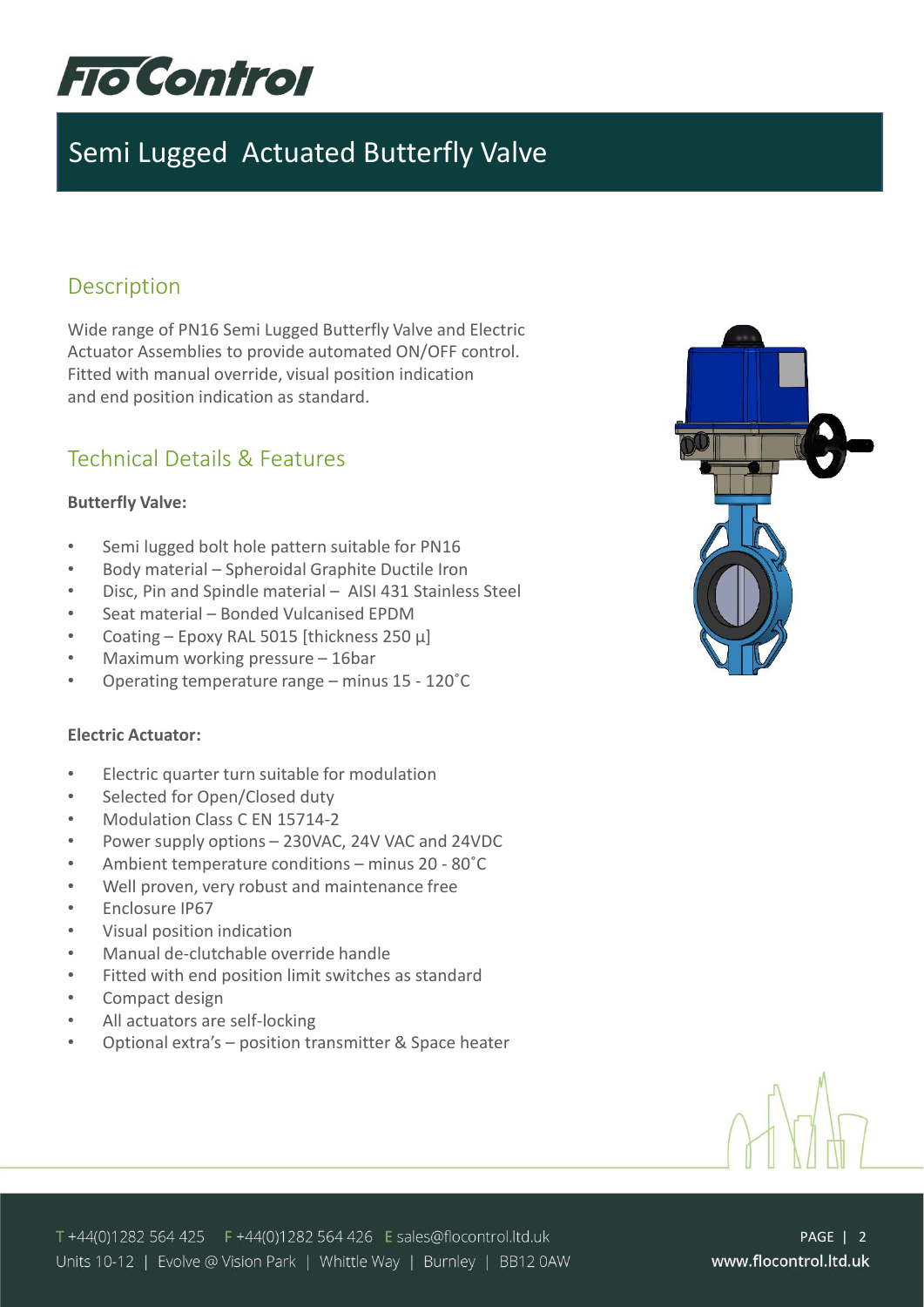

## Product Information

|                    | <b>230VAC</b>                |                    |                       | 24VAC              | 24VDC                        |                    |  |
|--------------------|------------------------------|--------------------|-----------------------|--------------------|------------------------------|--------------------|--|
| Valve size<br>[mm] | <b>Operating</b><br>Time [s] | <b>Part Number</b> | Operating<br>Time [s] | <b>Part Number</b> | <b>Operating</b><br>Time [s] | <b>Part Number</b> |  |
| 65                 | 17.0                         | 65SL16-230VAC.17   | 17.0                  | 65SL16-24VAC.17    | 9.0                          | 65SL16-24DC.9      |  |
| 80                 | 17.0                         | 80SL16-230VAC.17   | 17.0                  | 80SL16-24VAC.17    | 9.0                          | 80SL16-24DC.9      |  |
| 100                | 6.0                          | 100SL16-230VAC.6   | 6.0                   | 100SL16-24VAC.6    | 16.0                         | 100SL16-24DC.16    |  |
|                    | 12.0                         | 100SL16-230VAC.12  | 33.0                  | 100SL16-24VAC.33   |                              |                    |  |
|                    | 33.0                         | 100SL16-230VAC.33  | 80.0                  | 100SL16-24VAC.80   |                              |                    |  |
|                    | 80.0                         | 100SL16-230VAC.80  |                       |                    |                              |                    |  |
| 125                | 23.0                         | 125SL16-230VAC.23  | 23.0                  | 125SL16-24VAC.23   | 32.0                         | 125SL16-24DC.32    |  |
| 150                | 23.0                         | 150SL16-230VAC.23  | 23.0                  | 150SL16-24VAC.23   | 32.0                         | 150SL16-24DC.32    |  |
| 200                | 20.0                         | 200SL16-230VAC.20  | 28.0                  | 200SL.16-24VAC.28  | 16.0                         | 200SL16-24DC.16    |  |
|                    | 28.0                         | 200SL16-230VAC.28  | 69.0                  | 200SL16-24VAC.69   | 60.0                         | 200SL16-24DC.60    |  |
|                    | 69.0                         | 200SL16-230VAC.69  |                       |                    |                              |                    |  |
| 250                | 29.0                         | 250SL16-230VAC.29  | 43.0                  | 250SL16-24VAC.43   | 43.0                         | 250SL16-24DC.43    |  |
|                    | 43.0                         | 250SL16-230VAC.43  | 93.0                  | 250SL16-24VAC.93   |                              |                    |  |
|                    | 93.0                         | 250SL16-230VAC.93  |                       |                    |                              |                    |  |
| 300                | 29.0                         | 300SL16-230VAC.29  | 43.0                  | 300SL16-24VAC.43   | 43.0                         | 300SL16-24DC.43    |  |
|                    | 43.0                         | 300SL16-230VAC.43  | 93.0                  | 300SL16-24VAC.93   |                              |                    |  |
|                    | 93.0                         | 300SL16-230VAC.93  |                       |                    |                              |                    |  |
| 350                | 29.0                         | 350SL16-230VAC.29  | 43.0                  | 350SL16-24VAC.43   | 43.0                         | 350SL16-24DC.43    |  |
|                    | 43.0                         | 350SL16-230VAC.43  | 93.0                  | 350SL16-24VAC.93   | 93.0                         | 350SL16-24DC.93    |  |
|                    | 93.0                         | 350SL16-230VAC.93  |                       |                    |                              |                    |  |
| 400                | 29.0                         | 400SL16-230VAC.29  | 93.0                  | 400SL16-24VAC.93   | 43.0                         | 400SL16-24DC.43    |  |
|                    | 43.0                         | 400SL16-230VAC.43  |                       |                    | 120.0                        | 400SL16-24DC.120   |  |
|                    | 93.0                         | 400SL16-230VAC.93  |                       |                    |                              |                    |  |
| 450                | 75.0                         | 450SL16-230VAC.75  | 90.0                  | 450SL16-24VAC.90   | 60.0                         | 450SL16-24DC.60    |  |
| 500                | 75.0                         | 500SL16-230VAC.75  | 90.0                  | 500SL16-24VAC.90   | 60.0                         | 500SL16-24DC.60    |  |
| 600                | 120.0                        | 600SL16-230VAC.120 | 172.0                 | 600SL16-24VAC.172  | 172.0                        | 600SL16-24DC.172   |  |

Simplified Valve Actuator combination Selection based on line size and closing time.

T +44(0)1282 564 425 F +44(0)1282 564 426 E sales@flocontrol.ltd.uk Units 10-12 | Evolve @ Vision Park | Whittle Way | Burnley | BB12 0AW

PAGE | 3 www.flocontrol.ltd.uk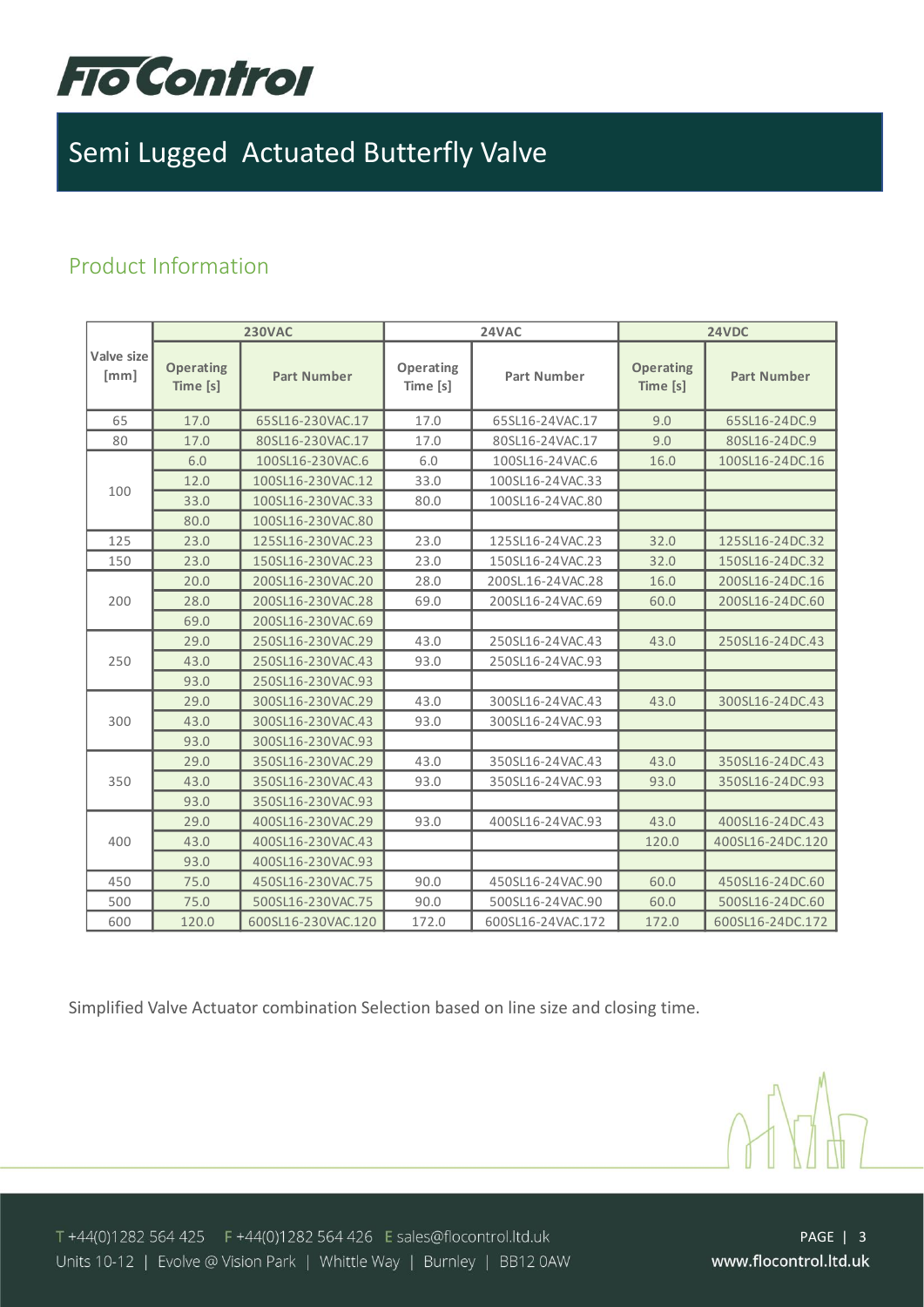

#### PSR-E25 / E50

#### **PSQ-E130**

**PSQ203** 

 $\mathsf{D}$ 

E

## Dimensions



PSQ503 / 703





तााः

**ATL** 

D

 $\overline{B}$ 

 $\overline{B}$ 

PSQ2803



|     | <b>Valve Size Actuator Selection</b> | A   | B   | C   | D   | E     |
|-----|--------------------------------------|-----|-----|-----|-----|-------|
|     |                                      |     |     |     |     |       |
| 65  | <b>PSR-E25</b>                       | 94  | 140 | 186 | 100 |       |
| 80  | <b>PSR-E25</b>                       | 105 | 145 | 186 | 100 |       |
| 100 | <b>PSR-E50</b>                       | 126 | 160 | 186 | 100 |       |
| 125 | <b>PSQ-E130</b>                      | 140 | 170 | 268 | 161 | 172   |
| 150 | <b>PSQ-E130</b>                      | 151 | 190 | 268 | 161 | 172   |
| 200 | <b>PSQ203</b>                        | 183 | 220 | 355 | 228 | 214.5 |
| 250 | <b>PSQ503</b>                        | 217 | 260 | 406 | 240 | 248   |
| 300 | <b>PSQ503</b>                        | 252 | 290 | 406 | 240 | 248   |
| 350 | <b>PSQ703</b>                        | 285 | 320 | 406 | 240 | 248   |
| 400 | PSQ1003                              | 315 | 356 | 409 | 240 | 166   |
| 450 | PSQ1503                              | 384 | 387 | 409 | 240 | 166   |
| 500 | PSQ1503                              | 390 | 424 | 409 | 240 | 166   |
| 600 | PSQ2803                              | 455 | 524 | 608 | 240 | 248   |



T +44(0)1282 564 425 F +44(0)1282 564 426 E sales@flocontrol.ltd.uk Units 10-12 | Evolve @ Vision Park | Whittle Way | Burnley | BB12 0AW

PAGE | 4 www.flocontrol.ltd.uk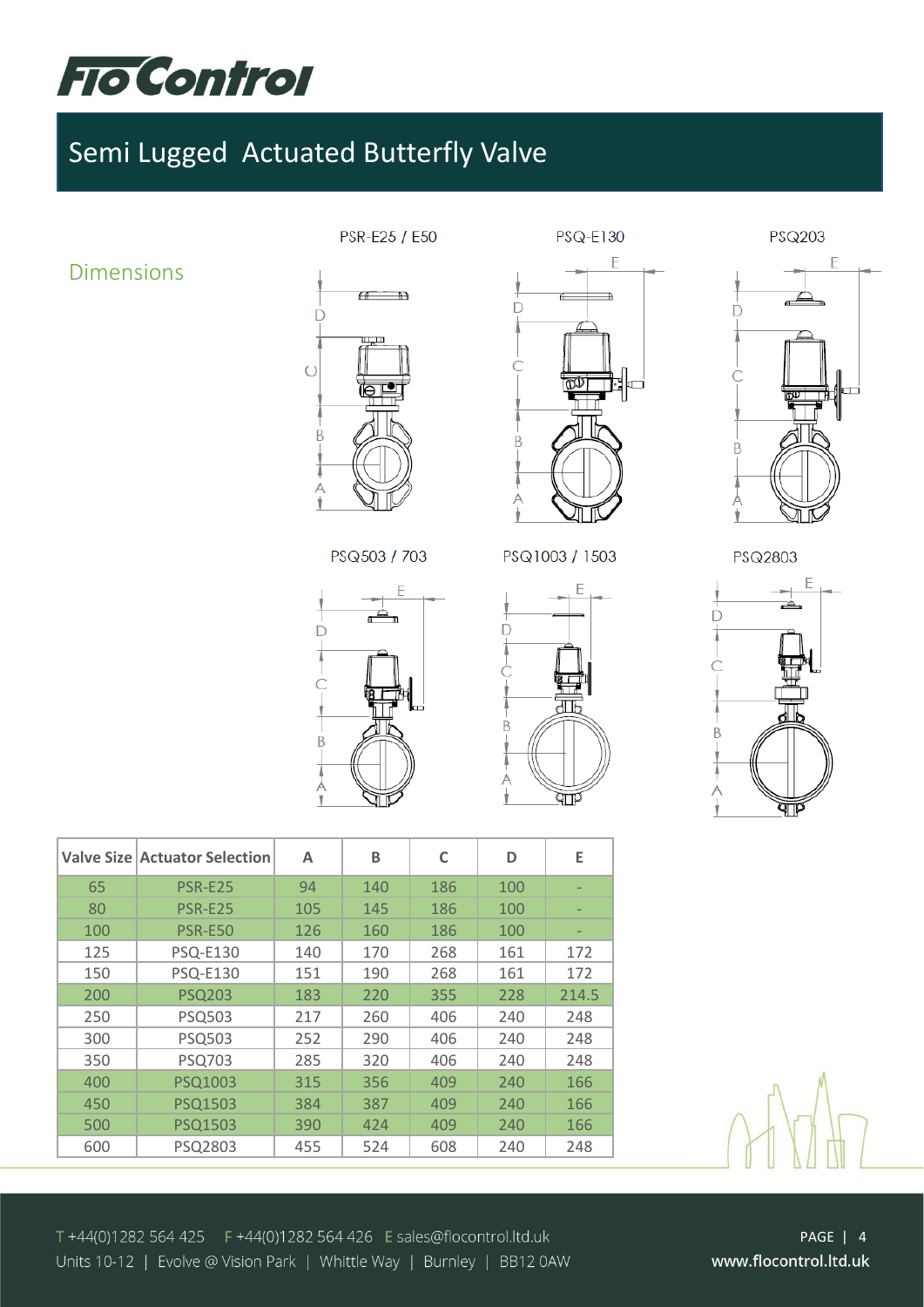

## Wiring Diagram





Please protect all of the power supply and control cables in front of the terminals mechanically by using suitable measures against unintentional loosening. Never install the power supply and the control cables together in one line but instead please always us two different lines.





T +44(0)1282 564 425 F +44(0)1282 564 426 E sales@flocontrol.ltd.uk Units 10-12 | Evolve @ Vision Park | Whittle Way | Burnley | BB12 0AW

PAGE | 5 www.flocontrol.ltd.uk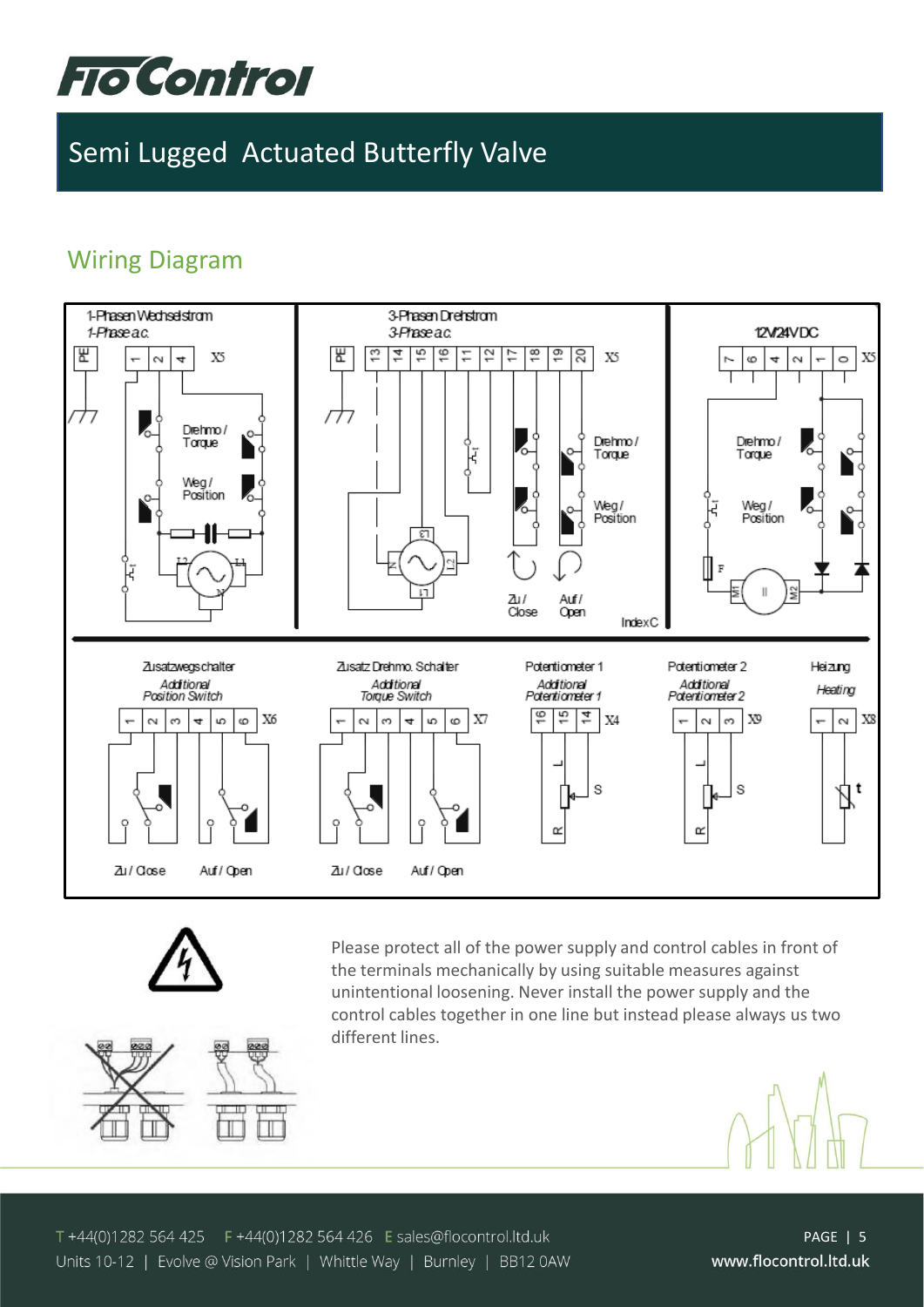

## Mounting Position



#### **Outdoor Usages:**

When using actuator in environments with high temperature fluctuation or high humidity, we suggest fitting a heating resistor to prevent condensation build-up within the enclosure.

## Manual Operation

The actuators are supplied with the handwheel supplied loose, once fitted it will provide manual operation in case of power failure or commissioning. The handwheel will idle when the motor is operational without the need for declutching.